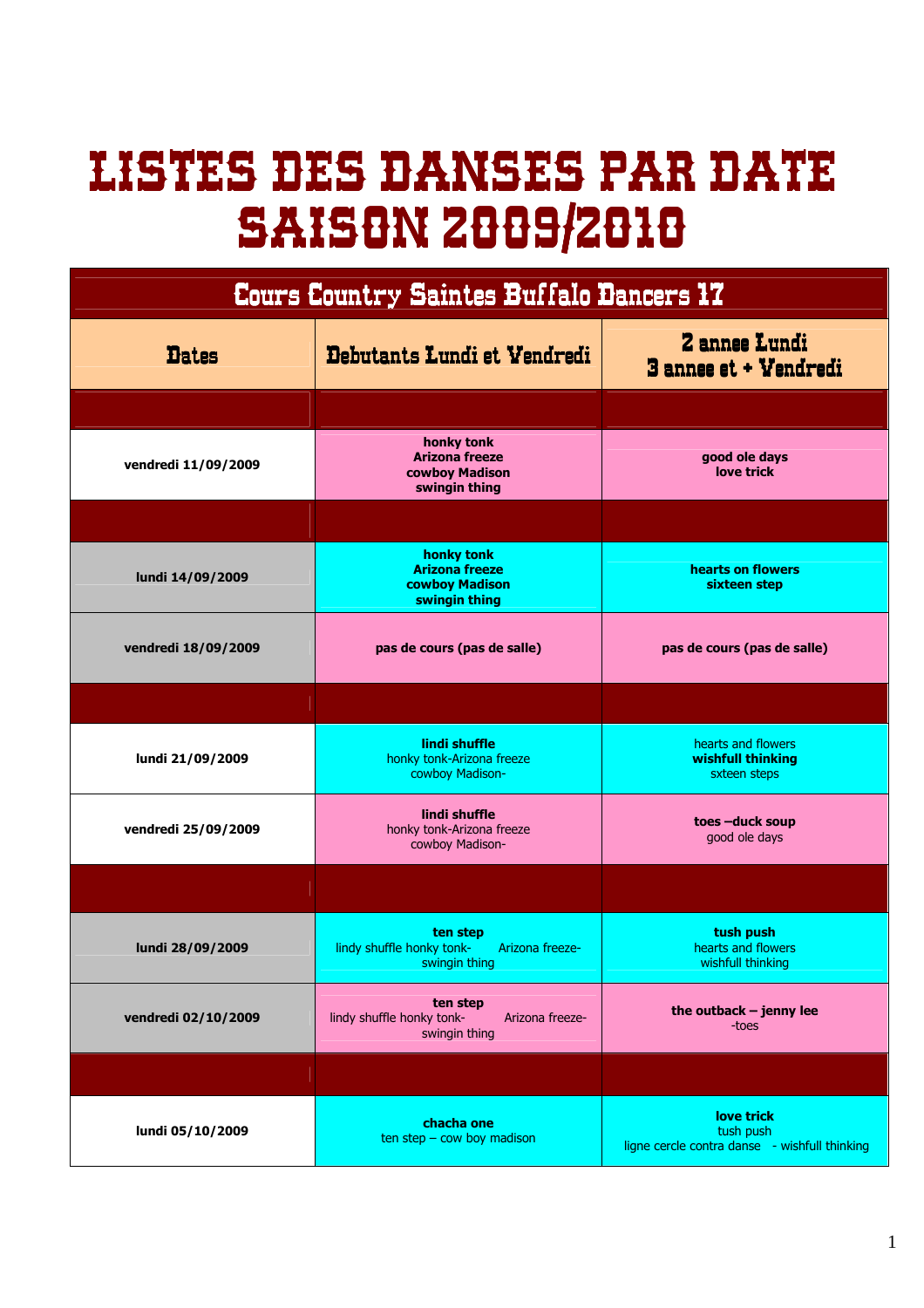| vendredi 09/10/2009  | chacha one<br>ten step - cow boy Madison-swingin thing                                                                         | sweet tea- long long way-<br>wild stallion                                                                                            |
|----------------------|--------------------------------------------------------------------------------------------------------------------------------|---------------------------------------------------------------------------------------------------------------------------------------|
|                      |                                                                                                                                |                                                                                                                                       |
| lundi 12/10/2009     | honky tonk-arizona freeze-<br>cowboy madison -swongin thing -lindy shufflz-<br>ten step - chacha one                           | revision - hearts & flowers-<br>whisfull thinking $-$ love trick $-$<br>tush push cercle et contra                                    |
| vendredi 16/10/2009  | revision honky tonk-arizona freeze-<br>cowboy madison -swongin thing -lindy shuffle-<br>ten step - chacha one                  | revision sweet tea-<br>long long way-wild stallion-<br>good ole days-love trick-<br>the outback $-$ jenny lee<br>-toes -- duck soup   |
|                      |                                                                                                                                |                                                                                                                                       |
| lundi 19/10/2009     | cowboy boogie - cheyenne<br>chacha one                                                                                         | come danse with me-<br>long long way                                                                                                  |
| vendredi 23/10/2009  | cowboy boogie - cheyenne<br>chacha one                                                                                         | my maria - rainy night<br>sweet tea $-$ wild stallion                                                                                 |
|                      |                                                                                                                                |                                                                                                                                       |
| lundi 26/10/2009     | cucaracha-- jambalya partner<br>cowboy boogie -                                                                                | duck soup-lover please come back<br>come danse with me                                                                                |
| vendredi 30/10/2009  | cucaracha - jambalya partner<br>cowboy boogie -                                                                                | billy dance<br>my maria - rainy night<br>$-$ wild stallion                                                                            |
|                      |                                                                                                                                |                                                                                                                                       |
| lundi 02/11/2009     | <b>Coton eyed joe</b><br><b>Révision</b> -arizona freeze - ten step - cowboy<br>boogie- Cheyenne - cucaracha -jambalya partner | <b>Révision – hearts &amp; flowers – love trick- come</b><br>dance with me- long long way $-$ duck soup $-$<br>lover please come back |
| vendredi 06/11/2009  | <b>Coton eyed joe</b><br><b>Révision</b> -arizona freeze - ten step - cowboy<br>boogie- Cheyenne - cucaracha -jambalya partner | <b>Révision</b> – good ole day – the outback – jenny<br>$lee - my maria -$<br>$toes$ – wild stallion – billy danse                    |
|                      |                                                                                                                                |                                                                                                                                       |
| lundi 09novembre     | okechobee shuffle - sweet baby<br>cowboy madison                                                                               | in a love song<br>duck soup - wishful thinking                                                                                        |
| vendredi 13 novembre | okechobee shuffle - sweet baby<br>cowboy madison                                                                               | cabo san lucas<br>jenny lee - my maria -billy dance                                                                                   |
|                      |                                                                                                                                |                                                                                                                                       |
| lundi 16 novembre    | <b>Hooked on Country</b><br>okechobee shuffle - sweet baby                                                                     | guitar man-flobbie slide<br>in a love song -                                                                                          |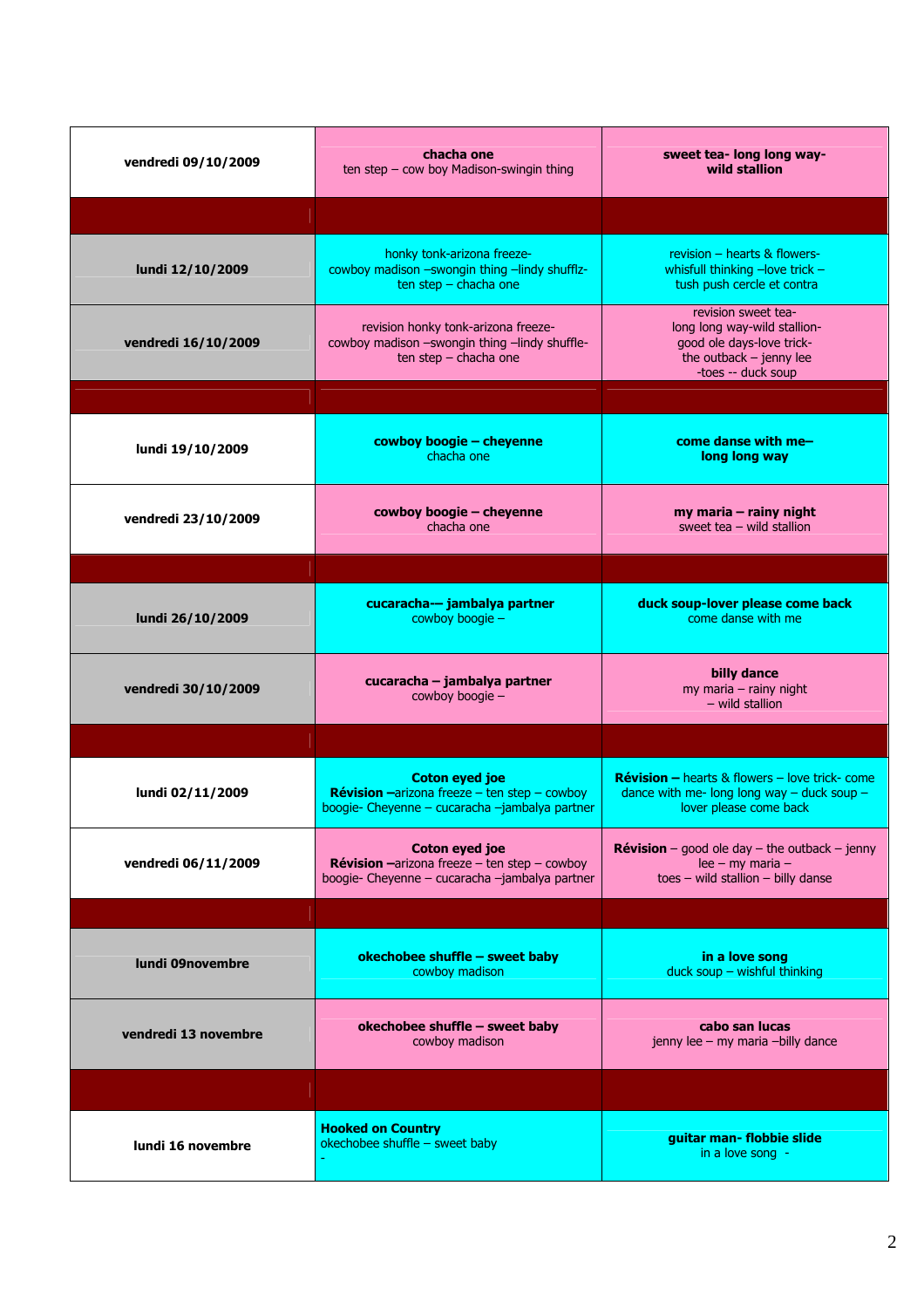| vendredi 20 novembre                                                               | <b>Hooked on Country</b><br>okechobee shuffle - sweet baby                                                                                             | every cotton picking morning<br>cabo san lucas $-$ toes<br>$-$ my maria                                                                                                                                        |
|------------------------------------------------------------------------------------|--------------------------------------------------------------------------------------------------------------------------------------------------------|----------------------------------------------------------------------------------------------------------------------------------------------------------------------------------------------------------------|
|                                                                                    |                                                                                                                                                        |                                                                                                                                                                                                                |
| lundi 23 novembre                                                                  | cowboy Charleston -<br>a beautiful girl<br>Hooked on Country - sweet baby                                                                              | mexico shuffle<br>guitar man-                                                                                                                                                                                  |
| vendredi 27 novembre                                                               | cowboy Charleston -<br>a beautiful girl<br>Hooked on Country - sweet baby                                                                              | marie couple<br>every cotton picking morning<br>cabo san lucas - will stallion                                                                                                                                 |
|                                                                                    |                                                                                                                                                        |                                                                                                                                                                                                                |
| lundi 30 novembre                                                                  | revision :cowboy Charleston - a beautiful girl<br>-hooked on country -sweet baby - cucaracha-<br>okechobee shuffle-jambalaya partner                   | <b>revision:</b> mexico shuffle - love trick-<br>in a love song - duck soup $-$<br>guitar man - lover please come back                                                                                         |
| vendredi 04 decembre                                                               | revision :cowboy Charleston - a beautiful girl<br>-hooked on country -sweet baby - cucaracha-<br>okechobee shuffle-jambalaya partner                   | <b>revision :</b> marie $-$ long long way $-$ every cotton<br>picking morning- cabo san lucas -the outback -<br>$my$ maria – wild stallion – toes – good ole days                                              |
|                                                                                    |                                                                                                                                                        |                                                                                                                                                                                                                |
| lundi 07 decembre<br><b>cours</b><br>assure par<br>marie claude, michelle, thierry | <b>revision:</b> hooked on country - swinging thing -<br>jambalaya - cowboy charleston- cowboy madison<br>- cucaracha - okechobee shuffle - sweet baby | revision : country seventeen shuffle- guitar man<br>- god blessed texas - whisful thinking- hearts on<br>flowers- texas waltz - skee bompus - the<br>wanderers - tush push - el paso - wild stallion -<br>toes |
| vendredi 11 decembre                                                               | grundy gallop - jingle bell rock<br>cucaracha - hooked on country                                                                                      | wanna be elvis $-$ up to no good $-$ Christmas<br>rock                                                                                                                                                         |
|                                                                                    |                                                                                                                                                        |                                                                                                                                                                                                                |
| lundi 14 décembre                                                                  | $cut a rug -$                                                                                                                                          |                                                                                                                                                                                                                |
|                                                                                    | grundy gallop<br>jingle bell rock                                                                                                                      | up to no good $-$ Christmas rock<br><b>Cadillac and caviar</b>                                                                                                                                                 |
| vendredi 18 décembre                                                               | cut a rug -cheeseburger<br>grundy gallop<br>jingle bell rock                                                                                           | <b>Cadillac and</b><br>Saloon scissors stomp -<br>caviar<br>wanna be elvis -up to no good - Christmas rock                                                                                                     |
|                                                                                    |                                                                                                                                                        |                                                                                                                                                                                                                |
| lundi 21 décembre 2009                                                             | revision 1                                                                                                                                             | revision 2 et 3                                                                                                                                                                                                |
|                                                                                    | pas de cours du 22 12 2009                                                                                                                             | pas de cours du 22 12 2009                                                                                                                                                                                     |
|                                                                                    |                                                                                                                                                        |                                                                                                                                                                                                                |